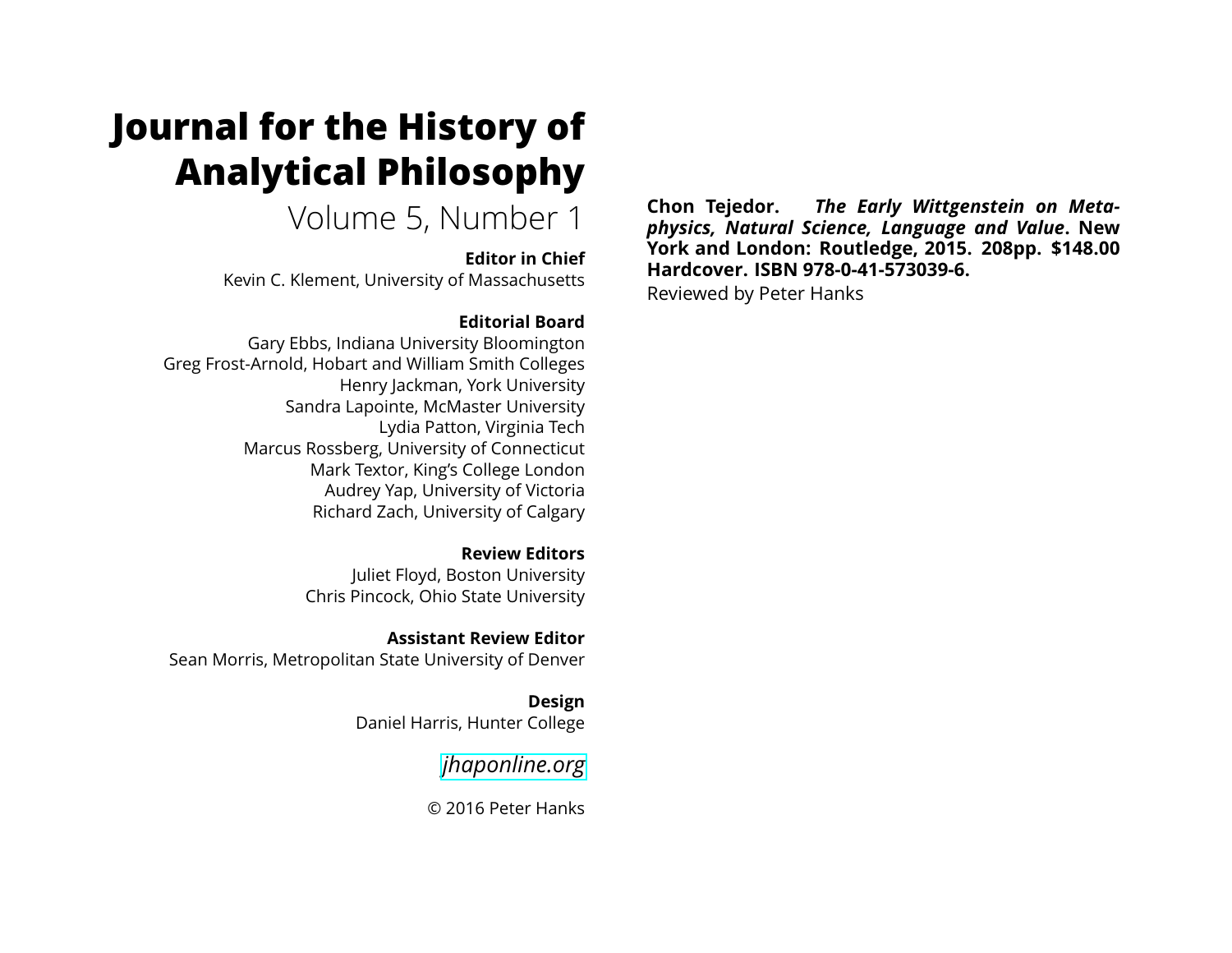## **Review:** *The Early Wittgenstein on Metaphysics, Natural Science, Language and Value***, by Chon Tejedor**

## Peter Hanks

Chon Tejedor's aim in this thoughtful and stimulating book is to advance what she calls a "deflationary" reading of the *Tractatus*. She offers this as an alternative to the metaphysical, resolute, and elucidatory readings that have emerged in the New Wittgenstein debate. Like "anti-realist", or "empirical", "deflationary" is one of those nebulous philosophical words that can elicit equal parts excitement and frustration. Added to this is Tejedor's contention that her deflationary reading only emerges when we look beyond Wittgenstein's remarks on language and logic and consider the sections on solipsism, metaphysics, science, and ethics. These sections, especially those on solipsism (5.6–5.641) and ethics (6.4–6.45), are arguably the most impenetrable of the book. It's quite a daunting task she sets for herself—a new "deflationary" interpretation of Wittgenstein's method in the *Tractatus*, inspired by the most enigmatic sections of the book, that seeks to provide a unified vision of his early philosophy. I'm not sure she pulls it off, but she should be applauded for the attempt.

Tejedor's deflationary interpretation is perhaps best brought into focus by contrasting it with Marie McGinn's elucidatory reading [\(McGinn 2006;](#page-5-0) see also [Hutto 2003\)](#page-5-1). Like resolute readings (e.g., [Diamond 1991;](#page-5-2) [Conant 1991\)](#page-5-3), the elucidatory reading rejects the suggestion that there is a metaphysical theory in the *Tractatus*, i.e., a theory of the structure of the world that provides a basis for representation in language and mind. But unlike the resolute reading, the elucidatory reading still maintains that there are positive philosophical views to be found in the *Trac-*

*tatus*. These views are not concerned with an independently constituted reality but with the internal workings of language. OnMcGinn's reading, the propositions of the *Tractatus* are aimed at clarifying how language functions. The metaphysical sounding pronouncements have to be seen through this language-first lens. The main task of the book is to clarify how names and sentences operate. Simple objects and states of affairs are something like metaphysical projections of these linguistic categories, which have no status independent of their roles as meanings (cf. [Ishiguro 1969\)](#page-5-4).

As Tejedor and others [\(Read and Hutchinson 2006\)](#page-5-5) argue, the main difficulty for the elucidatory reading comes at 6.54, the lynchpin for the whole New Wittgenstein controversy. This is where Wittgenstein tells us that "my propositions serve as elucidations in the following way: anyone who understands me eventually recognizes them as nonsensical". Like the resolute reading, McGinn wants nothing to do with ineffable thoughts that are somehow conveyed by the nonsense sentences of the *Tractatus*. The clarity brought about by studying the *Tractatus* should not be understood as coming to grasp inexpressible truths about the nature of language. Instead, "the proper expression of what we thus clearly see is our simply using signs correctly, that is, in our saying nothing except what can be said" [\(McGinn 2006,](#page-5-0) 253). That sounds good, but it is hard to shake the impression that the elucidatory reading is committed to ineffable truths about the nature of language. By working through the *Tractatus* we gain clarity about those truths. This clarity is made manifest, or "properly expressed", through our proper use of language, but it still looks to be, in the end, a matter of grasping inexpressible thoughts about how language functions.

I suspect that it was something like this dissatisfaction with McGinn's elucidatory reading that originally spurred Tejedor's interpretation (see the Acknowledgements, and p. 6). Like McGinn, she wants to retain the idea that there are insights about language, thought, and logic to be found in the *Tracta-*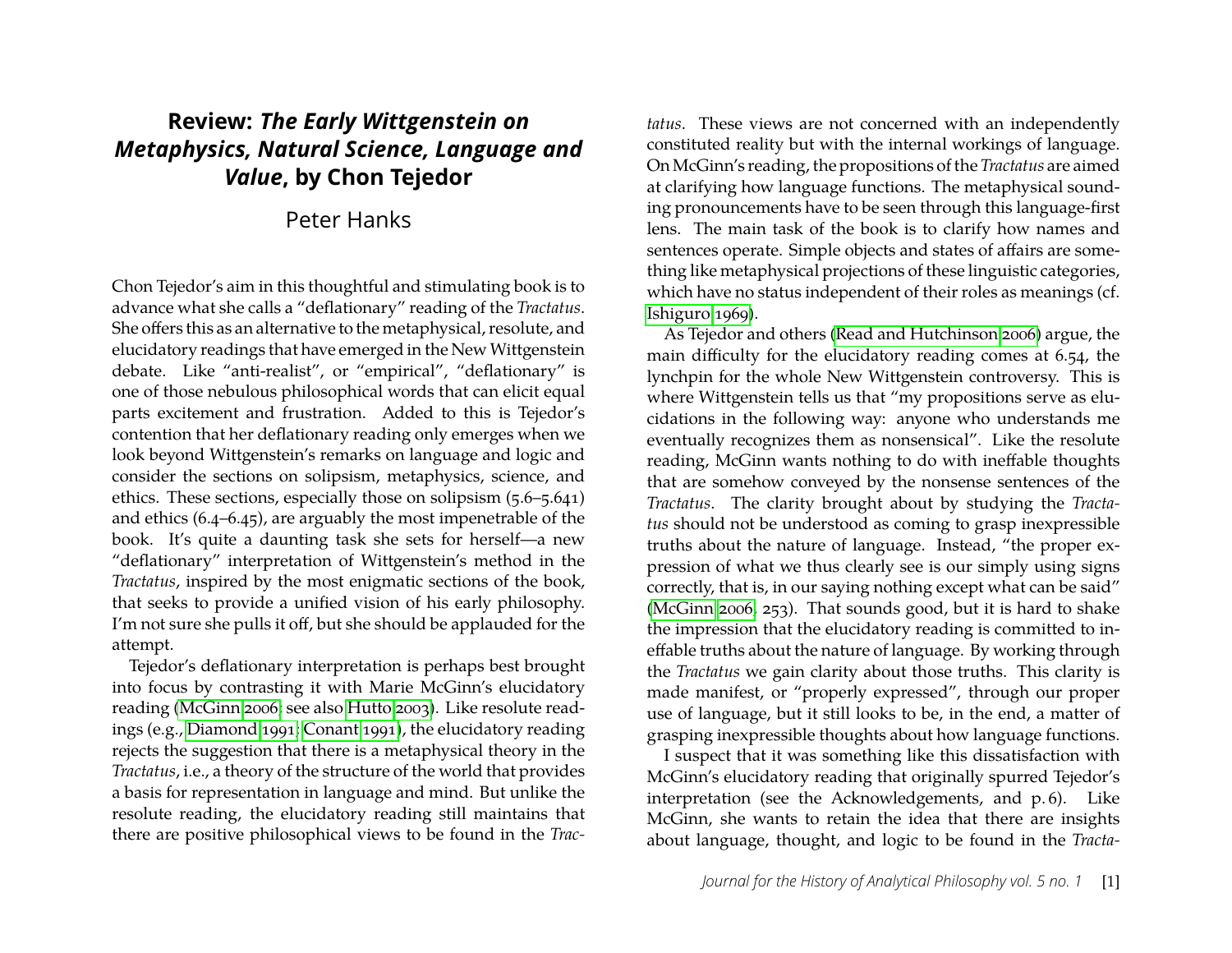*tus*. (I feel the same desire. The *Tractatus* is hard. Struggling with it has occasionally led me to moments of what feels like clarity about what Wittgenstein means by this or that remark. It is disheartening to hear from resolute readers that this hardwon clarity is an illusion—that in fact it's all just gobbledygook.) The trouble is making good on this idea without a reversion to ineffable thoughts conveyed by nonsense.

Here, in outline, is Tejedor's proposal. Our knowledge of language is a species of know-how. The sentences of the *Tractatus* are elucidations in the sense that they serve as *instructions*, with imperative force, for the meaningful use of words and sentences. Since these are instructions for doing something we already know how to do they can take the form of *reminders*. For example, on Tejedor's reading, the remark "A picture agrees with reality or fails to agree; it is correct or incorrect, true or false" (*TLP* 2.21) is a reminder "of the know-how already implicit in our everyday use of linguistic and mental signs" (p. 160). The purpose of these reminders is to fine-tune our linguistic abilities and steer us away from misguided attempts at philosophical theorizing.

Another role for the sentences of the *Tractatus* is to serve as puzzles that take the outward appearance of philosophical claims. These puzzles invite us to use our everyday practical linguistic abilities to make sense of them. The result of this exercise is to expose the claims as nonsense, or as empty tautologies, or as obvious falsehoods. One of Tejedor's examples of this is the remark: "at death the world does not alter, but comes to an end" (*TLP* 6.431). This occurs in the middle of the ethical portion of the *Tractatus* in the 6.4s, and therefore looks as though it expresses an ethical insight. But when we "exercise our linguistic muscles" (p. 152), as Tejedor puts it, the claim turns out to be unstable and ambiguous. On one reading it is about the death of the willing subject—but the concept of the willing subject is incoherent, and so on this reading the entire remark dissolves

into nonsense (more on the willing subject below). On another reading the claim just means that at death one's experience of the world comes to an end, which is tautologous and uninteresting. On yet another reading it means that the world ceases to exist when someone dies, which is obviously false. On no reading do we have something that makes sense and constitutes a substantive philosophical insight. The point of the exercise is, again, to help us overcome our philosophical urges and allow us to return to using language properly.

How is this "deflationary"? Well, it's hard to say exactly, but here is my best attempt. In part it is that Tejedor's reading declines to find any metaphysics in the *Tractatus*. But that is something her interpretation shares with the resolute and elucidatory readings. Tejedor's deflationary interpretation attempts to go further, I think, through the idea that the remarks in the *Tractatus*, especially those on language and logic, are to be taken as instructions with imperative force. Instructions are not in the business of expressing truths. Tejedor can therefore avoid the specter of ineffable truths about language and representation that lingers around the elucidatory reading. A remark like "The picture represents a possible state of affairs in logical space," (*TLP* 2.202) does not attempt to encode an ineffable insight into the relation between language and reality. It is rather a distillation, and reminder, of one facet of the practical ability we possess by virtue of being competent language users. On Tejedor's reading, we *already* know everything contained in the *Tractatus*, we just need to be reminded of this know-how, and urged not to transgress it. One can see how this would deflate the surface pretensions of the *Tractatus*.

Stepping back a bit, Tejedor's interpretive line sees the *Tractatus* as engaging readers in a dialectical exchange, somewhat like a Socratic dialogue, with the purpose of exposing and overcoming the impulse to produce nonsense. This sits well with Wittgenstein's remark about the "right method of philosophy":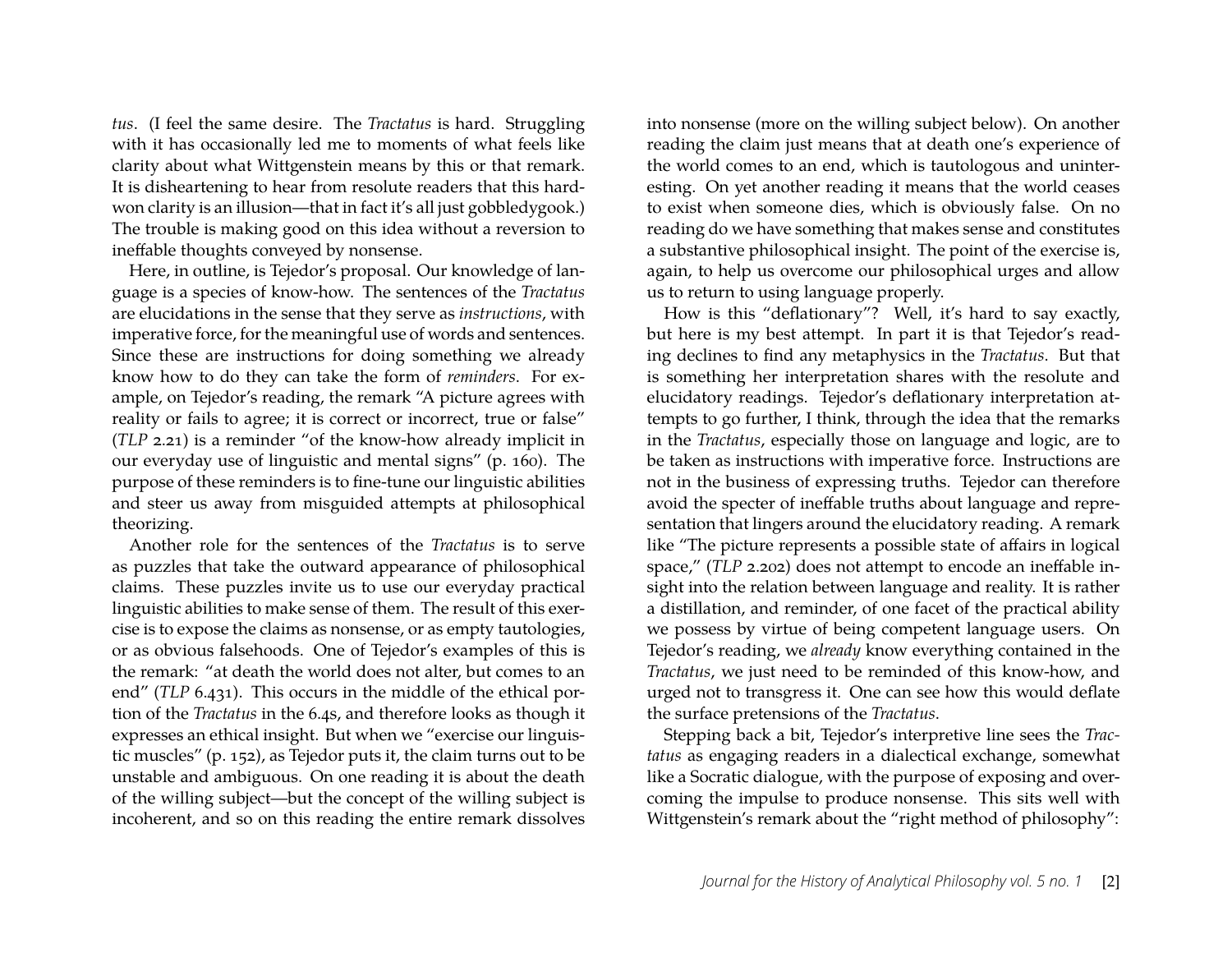The right method of philosophy would be this: To say nothing except what can be said, *i.e.* the propositions of natural science, *i.e.* something that has nothing to do with philosophy: and then always, when someone else wished to say something metaphysical, to demonstrate to him that he had given no meaning to certain signs in his propositions. This method would be unsatisfying to the other—he would not have the feeling that we were teaching him philosophy—but it would be the only strictly correct method. (*TLP* 6.53, quoted by Tejedor on p. 159)

Tejedor finds an ethical aspect in this method. Wittgenstein once wrote that "the point of the book is an ethical one" (in a 1919 letter to the publisher Ludwig Ficker, quoted by Tejedor on p. 139). On Tejedor's reading, the ethical purpose of the *Tractatus* is served by helping us hone our linguistic abilities, where those abilities implicitly contain an appreciation of the contingency of facts ("Any one [fact] can either be the case or not be the case, and everything else remains the same," *TLP* 1.21). Reinforcing that appreciation brings about an ethical orientation to the world:

Being clear in one's grasp of what is essential to pictures involves being disposed to use signs in particular ways so as to reflect the fundamental contingency of facts; but this involves treating *ourselves* (i.e. human beings) as facts on a par, with respect to their contingency, with all other facts in the world. For Wittgenstein, using signs in such a way as to reflect that we (empirical selves) are exactly on a par with all other facts in the world *is* displaying an ethical attitude to the world. Being clear—hence, avoiding the illusion of absolute control—*is* having an ethical attitude of wonder at the fundamental contingency of the world. (p. 148)

That's as good an attempt as any I have seen of making sense of the ethical point of the *Tractatus*. There is definitely "a flavour of mysticism" here, as Russell put it (in a letter to Lady Ottoline Morrell, Dec. 20, 1919, quoted by Tejedor on p. 140). It also helps one see why Tejedor thinks that the overall method of the book only comes into focus when one considers the remarks on ethics.

The sections on solipsism (5.6–5.641) also play an important role in Tejedor's interpretation. In fact, the two chapters on solipsism form the centerpiece of her book. Chapter 2, "Dissolving the Subject", is largely negative, arguing against various ways of understanding the 5.6s, including Russellian, Schopenhauerian, and Machian interpretations of Wittgenstein's attitude to solipsism. The main lesson of the chapter, however, is to reject as incoherent two different notions of the self, the "thinking subject" and the "willing subject". (Both of these notions are mentioned explicitly in the *Notebooks*, only the former in the *Tractatus*.) The thinking subject is something like the subject of Russell's multiple relation theory of judgment, an active, cognitive entity capable of making judgments. The willing subject is either a transcendental condition on the possibility of representation or a personification of the perspective from which representation of the world takes place. Tejedor argues that Wittgenstein regarded all of these notions of the self as incoherent mixtures of psychological/empirical and philosophical considerations. Regarding the thinking subject, it is crucial to this notion that one thinking subject can be individuated from another (my thinking self is different from yours), and in that sense the thinking subject is object-like and empirical. On the other hand, the thinking subject is not a possible object of acquaintance—it is not in the field of vision, as it were—and in that sense is non-object-like. Regarding the willing subject, both the transcendental and perspectival versions of this notion are part of an ill-conceived attempt at describing the mechanisms through which representation is made possible. This mixes together a philosophical search for the conditions on the possibility of language and thought with a psychological/empirical search for the causal basis of representation. But as Wittgenstein tells us quite clearly, "psychology is no nearer related to philosophy, than is any other natural science" (*TLP* 4.1121).

These arguments against the thinking and willing subjects occupy a key place in Tejedor's larger interpretation of the method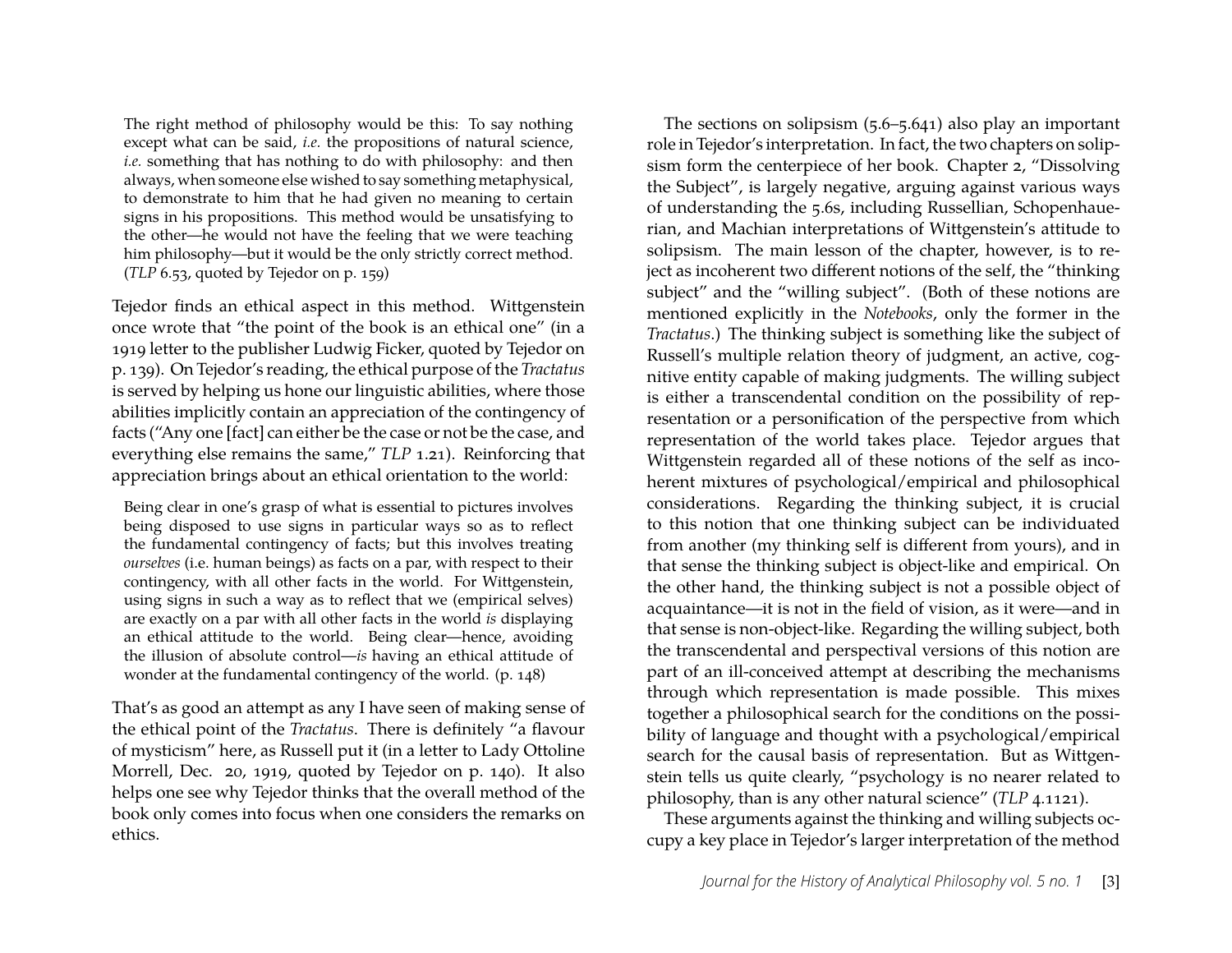and goals of the *Tractatus*. Seeing how the notions of the thinking and willing subject incoherently combine philosophy and psychology clarifies for her how Wittgenstein conceived of philosophy. Philosophy should not be in the business of describing mechanisms. That is what psychology and the other natural sciences are for. The proper role for philosophy is clarificatory. "The object of philosophy is the logical clarification of thoughts. Philosophy is not a theory but an activity." (*TLP* 4.112). On Tejedor's view, we can only get clear about this sort of remark by understanding Wittgenstein's views about the self.

What remains of solipsism, then, after the rejection of the thinking and willing subjects? We know that Wittgenstein accepts some form of solipsism in the *Tractatus*: "in fact, what solipsism *means*, is quite correct, only it cannot be *said*, but it shows itself," (*TLP* 5.62). On Tejedor's account, this form of solipsism concerns what Wittgenstein variously calls the "metaphysical subject", the "philosophical I", and "my world". What is the metaphysical subject? Tejedor's discussion here becomes somewhat tortuous, but she settles on the view that the metaphysical subject is the totality of possible thoughts. In other words, I (in the philosophical sense) am the totality of thoughts that are possible for me. Wittgenstein's expression of solipsism, "the world is my world" (*TLP* 5.641), then amounts to the claim that the world is the totality of possible thoughts. Reading "the world" in a modal sense to mean the totality of possibilities, Tejedor arrives at the view that "the world is my world" means that the totality of possibilities is the totality of possible thoughts. Furthermore, when this claim is properly understood it will be recognized as an insubstantial tautology.

As I mentioned earlier, the remarks on solipsism are impenetrable. Tejedor deserves great credit for taking them head-on. Has she solved the puzzle? I don't know. This short section of the *Tractatus*is extraordinarily complicated and telegraphic. One thing I wish Tejedor had done more of is to relate her interpretation to the connection Wittgenstein draws between solipsism

and "the fact that no part of our experience is also a priori" (*TLP* 5.634). This remark enters her discussion by way of bolstering her contention that Wittgenstein recognizes no a priori distinction between intrinsically and non-intrinsically representational facts (pp. 81–82). But in 5.634 Wittgenstein rejects *all* a priori knowledge, not just an a priori distinction between two kinds of representations. He is gesturing at a general connection between solipsism and the absence of a priori knowledge. It was disappointing to have this intriguing connection largely passed over.

There are other problems. Some of the difficulties she raises for alternative readings can be redirected at her own view. Tejedor complains against metaphysical readings that they cannot accommodate the overwhelmingly negative tone that Wittgenstein takes toward nonsense (p. 4). This tells against the notion of illuminating nonsense relied on by the metaphysical reading. But on Tejedor's own reading, many of the nonsense remarks in the *Tractatus* are instructions for the proper use of language. Surely such instructions have some positive value. Why, then, the negative tone about nonsense? Regarding McGinn's elucidatory reading, Tejedor asks "why the process of the *Tractatus* should result in these elucidatory propositions ultimately revealing themselves as *nonsensical*, rather than simply retaining their positive status as elucidations" (p. 6). The very same question can be turned on her account. Why should instructions reveal themselves as nonsense, instead of retaining their positive status as instructions? Here's Tejedor:

The propositions of the *Tractatus* have a purpose to serve for as long as we continue to be drawn towards metaphysics and towards a confused approach to logic, representation and ethics. Once we overcome this pull, however, the propositions of the *Tractatus* no longer have a function: they become redundant, that is, *purposeless*. I suggest that it is at *this* point that they become nonsensical.  $(p. 162)$